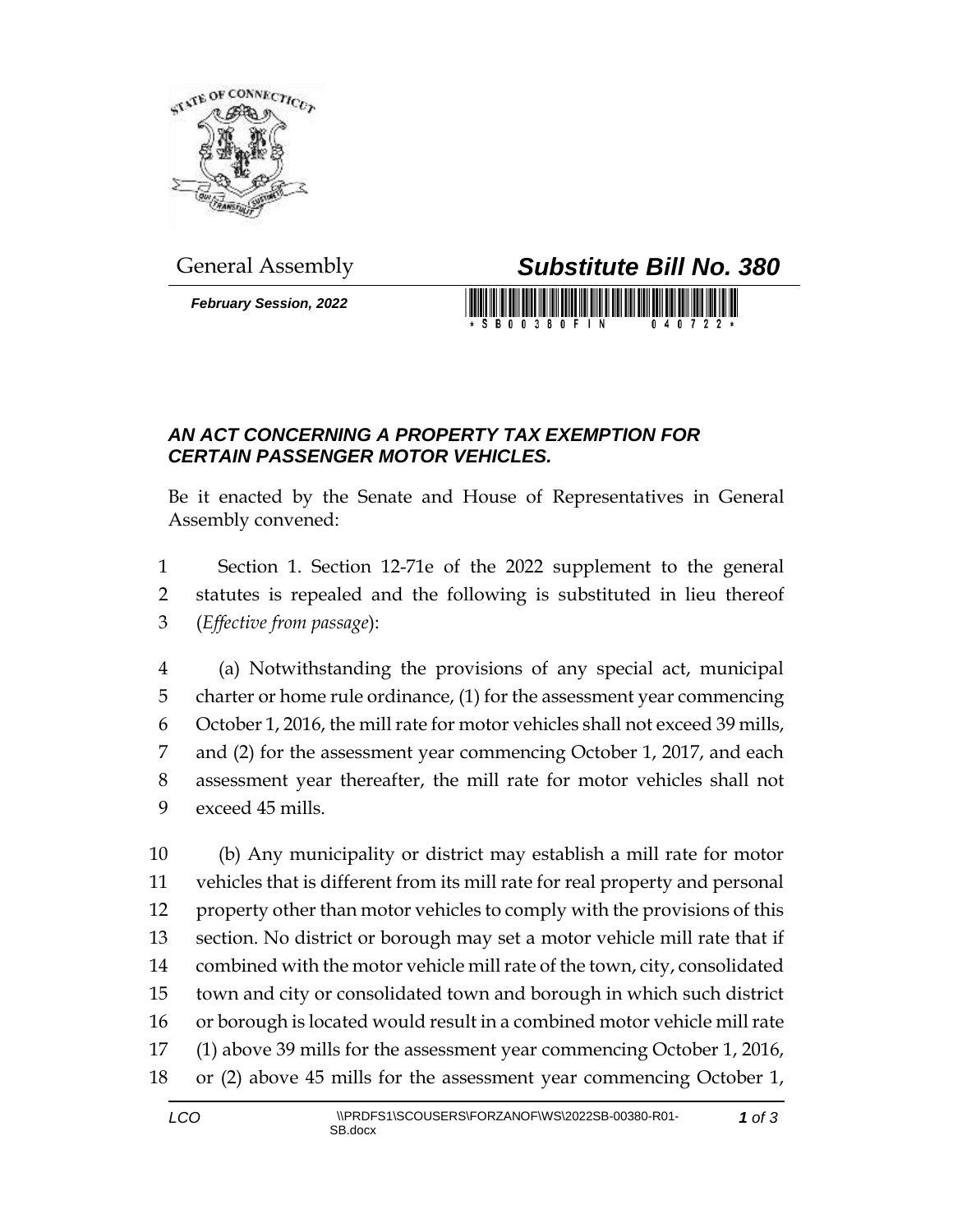2017, and each assessment year thereafter.

 (c) Notwithstanding the provisions of any special act, municipal charter or home rule ordinance, a municipality or district that set a motor vehicle mill rate prior to October 31, 2017, for the assessment year commencing October 1, 2016, may, by vote of its legislative body, or if the legislative body is a town meeting, the board of selectmen, revise such mill rate to meet the requirements of this section, provided such revision occurs not later than December 15, 2017.

 (d) Notwithstanding the provisions of section 12-112, any board of assessment appeals of a municipality that mailed or distributed, prior to October 31, 2017, bills to taxpayers for motor vehicle property taxes based on assessments made for the assessment year commencing October 1, 2016, shall hear or entertain any appeals related to such assessments not later than December 15, 2017.

- (e) (1) For the assessment year commencing October 1, 2021, and each assessment year thereafter, any municipality or district with a motor vehicle mill rate that exceeds 29 mills shall provide an exemption from the tax imposed under this chapter on a passenger motor vehicle in the amount of five thousand dollars of the assessed value of such motor vehicle, provided a taxpayer's liability on such motor vehicle shall not be reduced to less than zero.
- (2) Any municipality and any district located within such 41 municipality may apply to the Secretary of the Office of Policy and Management, in such form and manner as prescribed by the secretary, for reimbursement of the amount of property tax loss related to the tax exemption authorized under this subsection. **[**(e)**]** (f) For the purposes of this section, "municipality" means any
- town, city, borough, consolidated town and city, consolidated town and borough and "district" means any district, as defined in section 7-324.